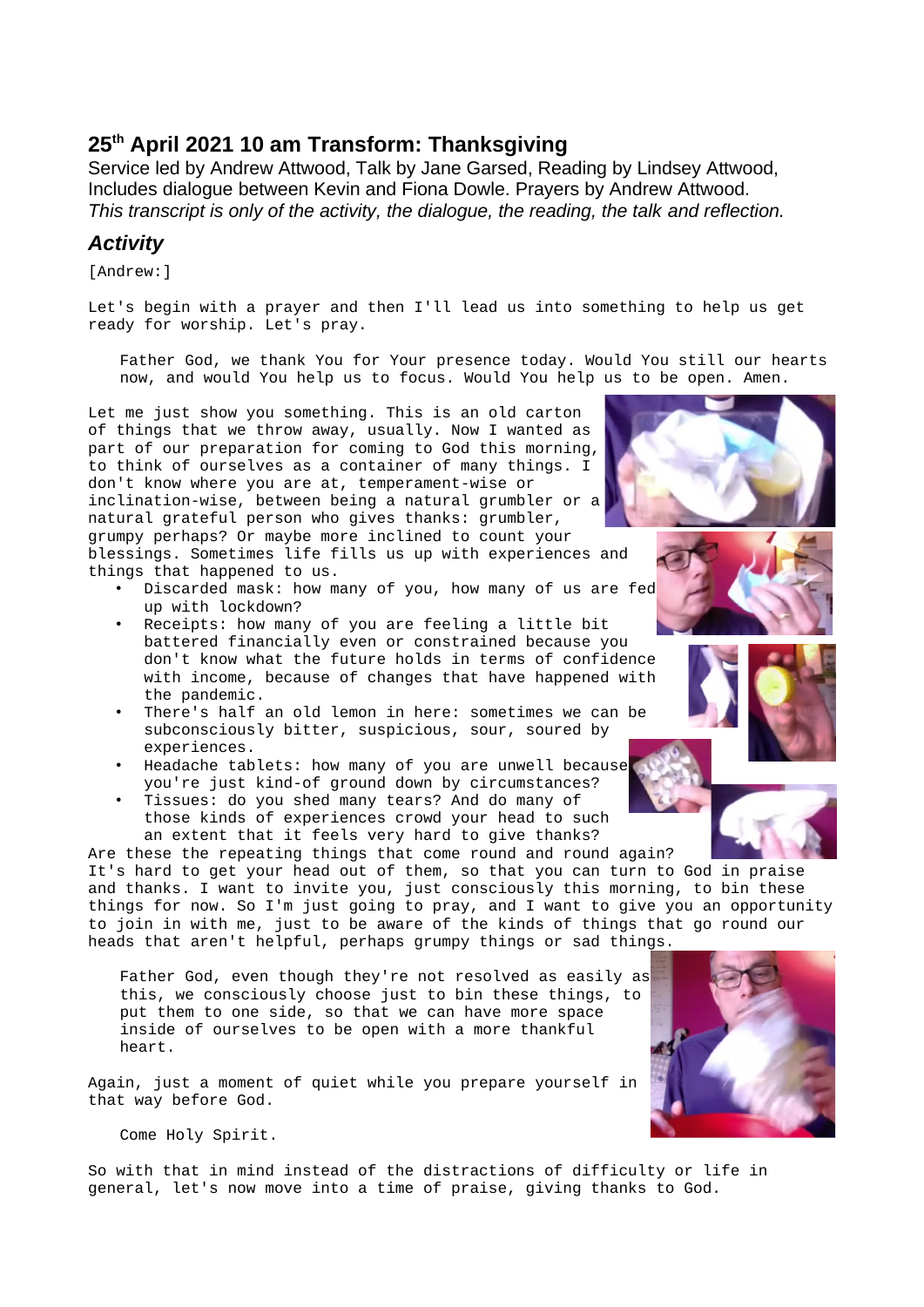#### *Kevin and Fiona Dowle on Thankfulness*

[Fiona:] Kevin, what have been the best elements of the last 12 months for you? [Kevin:] I think three things really. The first, I would say, getting off the treadmill. What I mean by that is, still being able to work from home, but having a much more flexible way of life, and not having to follow the sort-of classic nine-to-five routine: that that's been a real blessing for me. I think the second big thing is that we've moved, we've moved to live in Cumbria. And that's been both exciting and very challenging at the same time. It's created quite a bit of uncertainty, alongside the raw blessing of living in, you know, one of the most beautiful parts of the country. The third thing for me: I've actually enjoyed the experience of Zoom meetings: it's generated this whole new way of engaging in a whole new language like, you know, "you're on mute" and I've actually really enjoyed all of that.

[Fiona:] And what about other positive things that have happened in your spiritual life?

[Kevin:] There are two things really. First, a sense of thankfulness for that opportunity to get off the treadmill and have a bit more of a quiet life, spend time with God, increasing my prayer life if you like, more, you know, spending more time and actually listening to God: that's something I've been really thankful for. But in the last three months since we moved, my relationship with God has changed somewhat because for me, with the uncertainty that's come with a move in terms of, you know, how's it going to work out with my job, where are we going to live and things like that, I found myself relying much more on God, leaning on God if you like. And I've learned that there's lots of things in life, in the big picture of life, that I can't see, so having to trust God that He sees that picture that I can't has been, you know, a kind of a real shift, and I think that's where I am at the moment. So, yeah.

So Fiona, how about you?

[Fiona:] Well, looking back, although it was difficult at the start of lockdown because everything stopped for me, my work and everything, it was good, I think, to slow down, and I really enjoyed that really lovely weather at the beginning, being outdoors, opportunity to read and listen to podcasts, did some family history research and learnt to make yoghurt: simple things really. And now, and then later on in the year, there was an opportunity that came up for a job that I applied for and was successful in getting, and now since early January, I've been in a new role working with a community physio in the Lake District which is been really good and, yeah, a real positive.

[Kevin:] And so how would you say your relationship has been with God over this period of time?

[Fiona:] I think going back, you know, as I said earlier, going back into lockdown last year, having that space for quiet time, more than I've ever had, and so for prayer and Bible reading. I got into using the Lectio 365 app, which developed a good pattern, helping me listen to God and spend time with Him. And as you mentioned about Zoom meetings, the element for me that's been really beneficial and helpful despite this, has been with home groups, so the encouragement of having that fellowship ongoing, praying together and sharing, and that's really encouraged me in my walk with Jesus. Yeah, and I think when we were asked about sharing today about the best elements of the last year, the old hymn, *How Good is the God we Adore[1](#page-1-0)* popped into my mind, and particularly the words which are "We'll praise Him for all that is passed, and trust Him for all that is to come."

[Kevin:] Yeah, I would agree with that and I think one thing that we're both really thankful for is actually the time we spent in Kenilworth. We had nearly seven years there and especially the time at St. John's, I think, we felt so blessed and so thankful to be part of that community, so yeah, there's lots of things to be thankful for about the past, and praise Him for that and look forward to what is to come.

<span id="page-1-0"></span><sup>1</sup> How Good is the God we Adore by J. Hart 1712-1768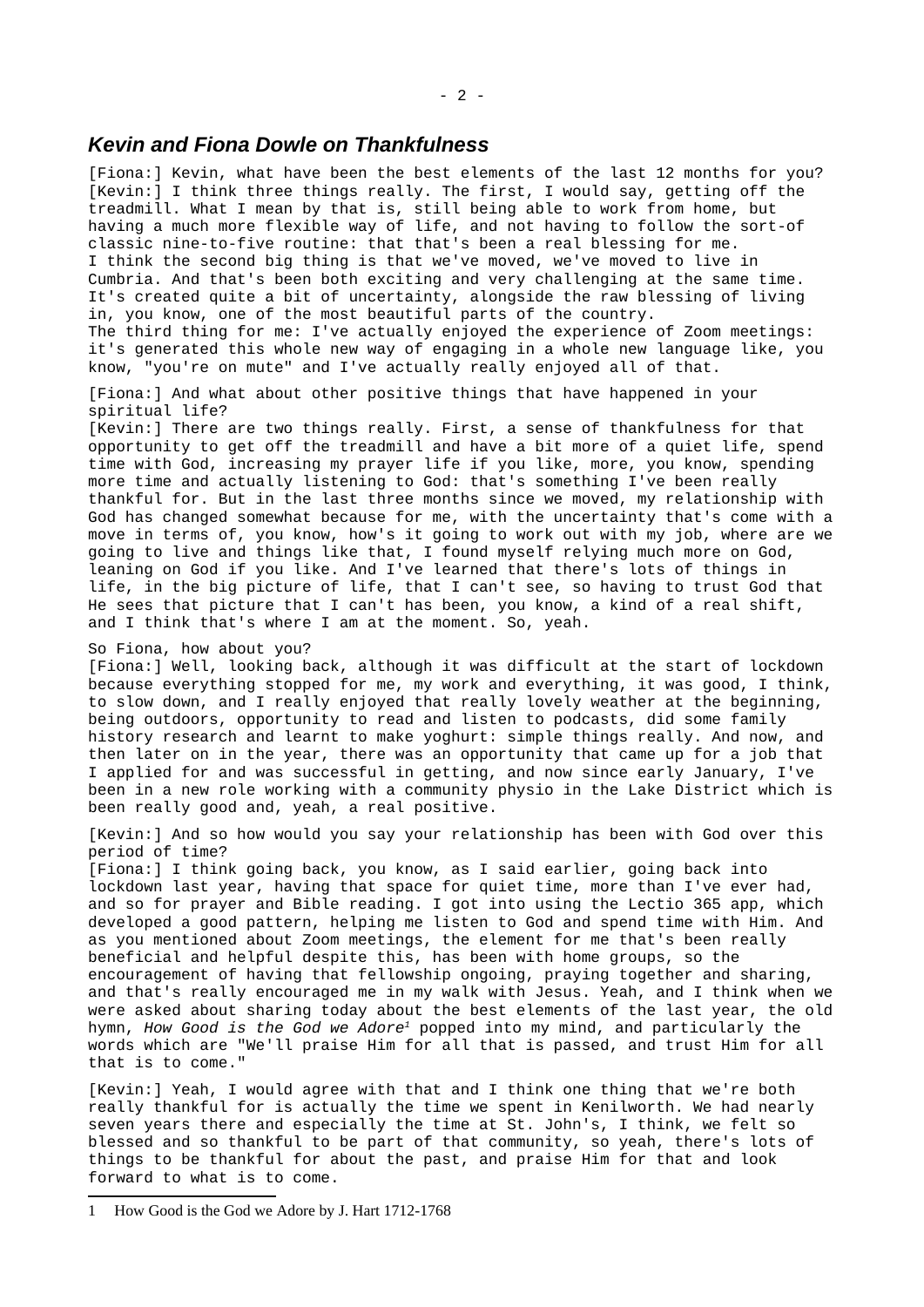#### - 3 -

## *Reading: 1 Thessalonians 5:12-18 [NIVUK 1984]*

[Lindsey:]

12 Now we ask you, brothers, to respect those who work hard among you, who are over you in the Lord and who admonish you. 13 Hold them in the highest regard in love because of their work. Live in peace with each other. 14 And we urge you, brothers, warn those who are idle, encourage the timid, help the weak, be patient with everyone. 15 Make sure that nobody pays back wrong for wrong, but always try to be kind to each other and to everyone else.

16 Be joyful always; 17 pray continually; 18 give thanks in all circumstances, for this is God's will for you in Christ Jesus.

This is God's Word.

So now we're going to hear from Jane as she is going to talk to us.

### *Talk*

[Jane Garsed:]

I wonder who you would regard as the biggest influencer in your faith journey, your biggest encourager? There have been a number of Christians, leaders and teachers for me who have really impacted on my journey. And particularly, they seem to have been there for a particular season. You know, when you're in a meeting and you hear a preach that you think has been written solely for your ears, or perhaps when you come upon a piece of Scripture that really is quite familiar to you and yet suddenly it speaks to you in a completely new way and brings new insights and understanding for you. Well, for me, the greatest influence in my Christian journey has been my sister, my sister Hilary, who became a Christian at the age of 18 and, unbeknown to me at the time, she committed to praying for me, and she prayed for 30 years for me before I eventually realised that I needed Jesus in my life. What a faithful pray-er she

was! She has walked with me, she's pastored me, she's taught me, she's challenged me. She's walked with me through the pains and the disappointments of life, as well as those Hallelujah times. She and her husband are as much on fire for Jesus today, for leading people to faith as she was at the age of 18. Their faith is infectious, their passion for Jesus is invigorating and inspiring. Without Hilary walking this journey with me, I'm sure that I wouldn't



have, in a human sense at least, overcome those hurdles that life has thrown at me.

And so imagine now the massive encouragement that this, the first of two letters to the church in Thessalonica, would have been to this bunch of new believers. In this intimate and tender-hearted letter, written with all the love of a parent to a child, Paul shows such praise and thanks to these new followers of Jesus. He writes to the church here to remind them that they were chosen by God, and filled with His power through the Holy Spirit. And he tells them how well they're doing. Paul begins, "We always give thanks for you. We continually pray for you." And he then goes on to reflect and acknowledge the endurance that they've gone through, and the hope they have in that.

This letter was written following the news Paul had received from Silas, and from Timothy, of just how well this church in Thessalonica is doing. They were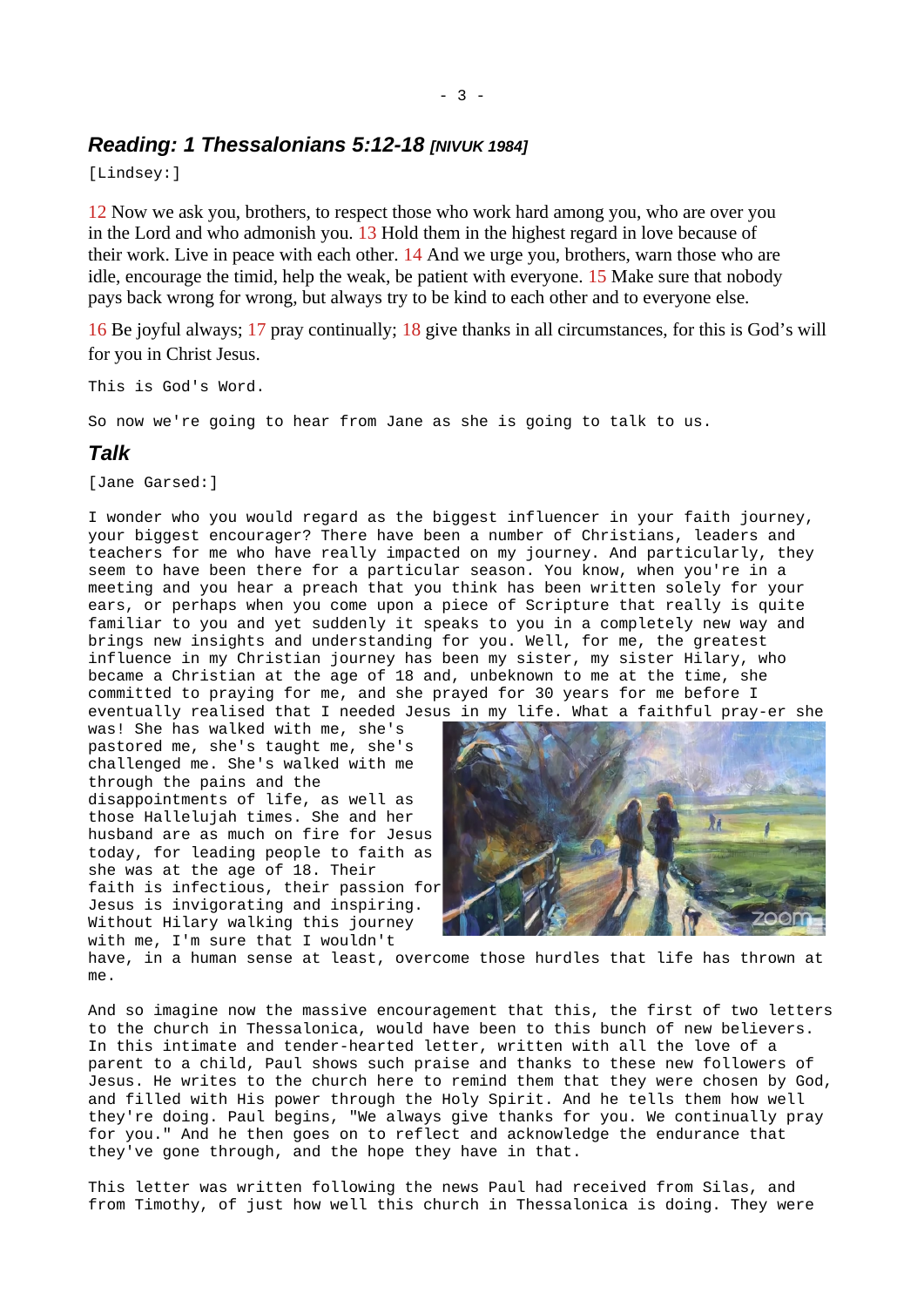growing in their faith, despite the problems, despite the persecutions, despite being punished for that faith. They were persevering, even though brothers and sisters around them had lost their lives. For Paul, this news couldn't have come at a better time. Before going to Thessalonica he'd been jailed in Philippi. He was then forced to leave Thessalonica only after a few weeks, but trouble followed him to Berea, before he then moved to Athens where he was mocked and taunted. And so arriving in Corinth, Paul was low, he was disheartened. And in Acts 18 it refers to a vision that the Lord gave Paul to encourage him and to tell him not to be afraid. So this news, this great news about this church in Thessalonica, brought to him by Timothy and Silas, lifted his spirits. And so when Paul says in chapter 5 verse 18, "Give thanks in," not for, "all circumstances, for this is God's will for you," we need to take it seriously. Paul knows what it is to suffer, and yet to give thanks. And of course, if that's not challenge enough, in the same verse he instructs us to be joyful always, and to pray continually.

 For the Thessalonian church this was really important to hear, because Paul was teaching them and we see it in chapters four and five, about the Second Coming of Jesus and reminding them of the hope that they have, and we share, despite the loss and suffering that they're going through. We are reminded as believers to look beyond the here and now. Whatever we've suffered, whatever we're going through, he calls us to look beyond. In Romans 8:18, Paul says,

I consider that our present sufferings are not worth comparing with the glory that will be revealed in us.

When it was suggested to me that I might like to give this talk, I initially thought that that was a great thing to talk about, thankfulness, you know there are so many really difficult passages to talk about in the Bible. But as I've looked around me, and at those very close friends going through huge suffering at this time, friends with terminal illness, life-threatening treatments, and those in our family battling, in our church family, battling to overcome such adversity, not to mention the effects of the pandemic, I know just what a tough message this is to hear, let alone to put into practice as well. But this is God's will for you and for me:

16 Be joyful always; 17 pray continually; 18 give thanks in all circumstances, for this is God's will for you.<sup>[2](#page-3-0)</sup>

Thankfulness grows our relationship with God, it grows a greater dependency on God. It helps us fix our eyes on our Creator, Father God, our Saviour and our Redeemer. It moves us away from the sort of shopping list of prayers, though they have their place, but it moves us to focusing on the glory and omnipotence of God: God, who knows the solution before we even know the problem, who knows the end from the beginning, and who knows us intimately. God knows what He's doing when we face hard situations. Being thankful and fixing our eye on God and not the problem can and does change situations.

Thankfulness is part of our worship. It's a demonstration of our love to our most high God in whom we trust, the author and perfecter of our faith. In Him, we have a Father who loves each one of us deeply, more than we can ever imagine. But like any relationship, we have to play our part. He calls us to such an intense relationship that we can't help but pray ceaselessly, be joyful when humanly it's the last thing we want to do, and thank Him in everything, because He is who He says He is: He is God. Through sacrificial worship (for this is what thanksgiving in all circumstances is) God notices, and He hears us. Rejoicing, praying without ceasing, and thankfulness in the midst of a crisis are sacrificial and honouring to God, they go against the human spirit, they go against human nature.

<span id="page-3-0"></span><sup>2</sup> 1 Thessalonians 5:16-18 [NIVUK1984]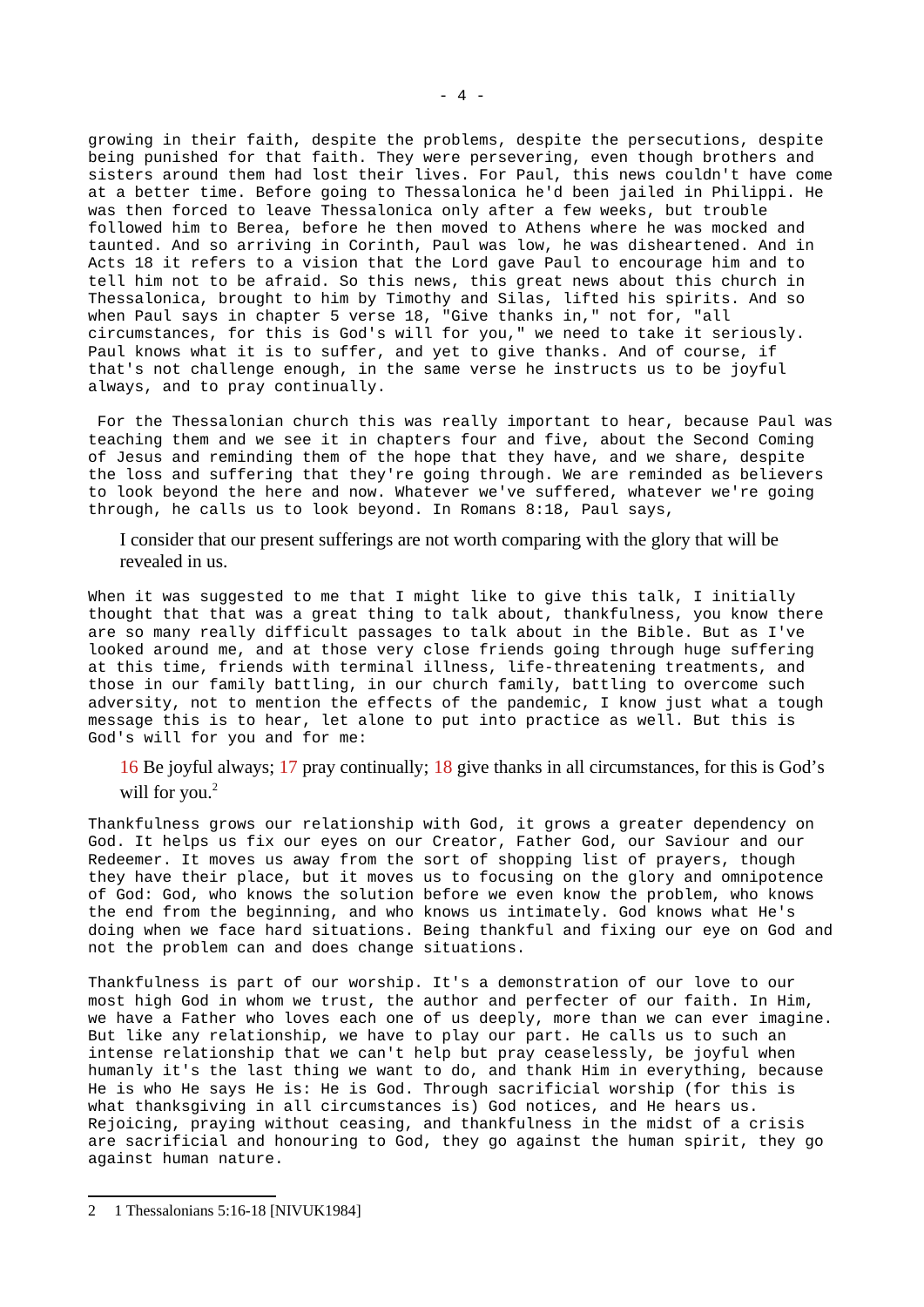Not only is it a powerful form of worship to God, but it also unseats the devil in his attempts to weaken our relationship with God. We have to remember that there is a battle for our souls. And if we're silenced in our praise of God, we can so easily give the devil a foothold.

Joyce Meyer writes, "When we maintain an attitude of thanksgiving, we close the door to grumbling and complaining. Thanksgiving is a lifestyle attitude."

Pete Greig, author of *Dirty Glory[3](#page-4-0)* and *God on Mute[4](#page-4-1)*, says,

We give thanks because the Lord understands and feels what we're feeling. He's not aloof, not unconcerned or emotionally disconnected. We give thanks *in* all circumstances because He promised that He will never leave us nor forsake us. And He's given us the Holy Spirit as a comforter and a teacher. The Holy Spirit is incredibly active in ministering to our pain and loss.

So thankfulness stretches and deepens our relationship with God. It disarms the enemy, and it helps us to see beyond the circumstances around us, and fix our eyes on the promises and hope of the World to Come. Tim Keller says,

It's one thing to be grateful. It's another thing to give thanks. Gratitude is what you feel. Thanksgiving is what you do.

So let us give thanks and praise, and praise His name. For the Lord is good and His love endures forever.

### *Prayerful Reflection*

[Andrew:]

Thank you Jane, that was such a clear and helpful message. I just want to give you a minute or two of quiet to just reflect on that and then we will respond. So let's be quiet.

This is the moment where you need to have pen and paper to hand. What Jane was encouraging us to do was to take seriously the task of being thankful, on purpose, in all circumstances. Just in a short moment we're going to play another two-minute video which is just a reflective video that helps you meditate: it will have streams and forest images. But I want you to use these two minutes to take a piece of paper, and maybe to get to at least 10 significant things that you're not just grateful for, but you're giving thanks for. This is a way of turning our eyes to God and turning our focus on the One who we live for. So let me just pray and then we will have that video. And I will give you those minutes to form reasons to be thankful.

Father God, would You kindle in our own memories now reasons to be thankful in our own lives and help us to record them. In Jesus' name, Amen.

So two minutes.

[video with music]

If you're anything like me, those two minutes must have flown by, I think I got up to seven things. So again, just a brief moment of quiet to just reflect on what you've written already, even if it's not up to ten. Just reflect on it, good things to say thank-You to God for, for His provision, for His grace, that covers weakness, for my family, for my church friends, for the life-giving things that I can do, hobbies or interests, for the promise of His provision in all circumstances. Vocalise it as I pray in your own words out loud: give thanks, give thanks with me now.

<span id="page-4-0"></span><sup>3</sup> ISBN 978-1631466151

<span id="page-4-1"></span><sup>4</sup> ISBN 978-0830780716